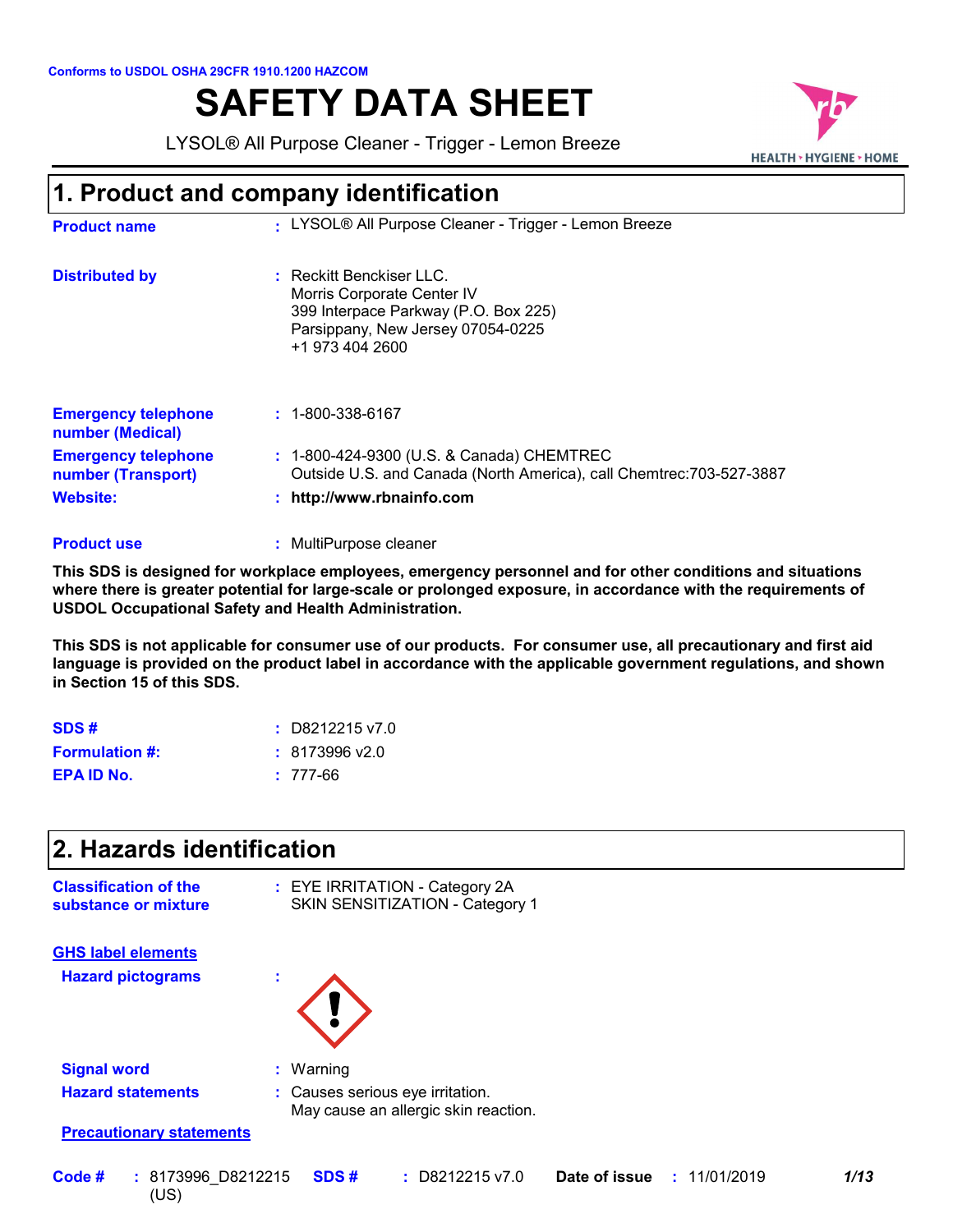### **2. Hazards identification**

| <b>General</b>                             | : Keep out of reach of children. If medical advice is needed, have product container or<br>label at hand.                                                                                                                                                                                                   |
|--------------------------------------------|-------------------------------------------------------------------------------------------------------------------------------------------------------------------------------------------------------------------------------------------------------------------------------------------------------------|
| <b>Prevention</b>                          | : Wash hands thoroughly after handling. Avoid contact with skin and eyes.                                                                                                                                                                                                                                   |
| <b>Response</b>                            | : IF ON SKIN: Wash with plenty of soap and water. IF IN EYES: Rinse cautiously with<br>water for several minutes. Remove contact lenses, if present and easy to do. Continue<br>rinsing. If eye irritation persists: Get medical attention. IF SWALLOWED: Immediately<br>call a POISON CENTER or physician. |
| <b>Storage</b>                             | : Not applicable.                                                                                                                                                                                                                                                                                           |
| <b>Disposal</b>                            | : Dispose of contents and container in accordance with all local, regional, national and<br>international regulations.                                                                                                                                                                                      |
| <b>Supplemental label</b><br>elements      | : None known.                                                                                                                                                                                                                                                                                               |
| <b>Hazards not otherwise</b><br>classified | : None known.                                                                                                                                                                                                                                                                                               |

## **3. Composition/information on ingredients**

| <b>Substance/mixture</b><br>Mixture                                  |            |                   |
|----------------------------------------------------------------------|------------|-------------------|
| <b>Ingredient name</b>                                               |            | <b>CAS number</b> |
| quaternary ammonium compounds, benzyl-C8-18-alkyldimethyl, chlorides | $\leq 0.1$ | 68424-85-1        |

Any concentration shown as a range is to protect confidentiality or is due to batch variation.

**There are no additional ingredients present which, within the current knowledge of the supplier and in the concentrations applicable, are classified as hazardous to health or the environment and hence require reporting in this section.**

### **4. First aid measures**

| <b>Description of necessary first aid measures</b> |                                                                                                                                                                                                                                                                                                                                                                                                                                                                                                                                                                                                                                                                                                                                                                                                                           |
|----------------------------------------------------|---------------------------------------------------------------------------------------------------------------------------------------------------------------------------------------------------------------------------------------------------------------------------------------------------------------------------------------------------------------------------------------------------------------------------------------------------------------------------------------------------------------------------------------------------------------------------------------------------------------------------------------------------------------------------------------------------------------------------------------------------------------------------------------------------------------------------|
| <b>Eye contact</b>                                 | : Immediately flush eyes with plenty of water, occasionally lifting the upper and lower<br>eyelids. Check for and remove any contact lenses. Continue to rinse for at least 10<br>minutes. Get medical attention.                                                                                                                                                                                                                                                                                                                                                                                                                                                                                                                                                                                                         |
| <b>Inhalation</b>                                  | : Remove victim to fresh air and keep at rest in a position comfortable for breathing. If<br>not breathing, if breathing is irregular or if respiratory arrest occurs, provide artificial<br>respiration or oxygen by trained personnel. It may be dangerous to the person providing<br>aid to give mouth-to-mouth resuscitation. Get medical attention if adverse health effects<br>persist or are severe. If unconscious, place in recovery position and get medical<br>attention immediately. Maintain an open airway. Loosen tight clothing such as a collar,<br>tie, belt or waistband.                                                                                                                                                                                                                              |
| <b>Skin contact</b>                                | : Wash with plenty of soap and water. Remove contaminated clothing and shoes. Wash<br>contaminated clothing thoroughly with water before removing it, or wear gloves.<br>Continue to rinse for at least 10 minutes. Get medical attention. In the event of any<br>complaints or symptoms, avoid further exposure. Wash clothing before reuse. Clean<br>shoes thoroughly before reuse.                                                                                                                                                                                                                                                                                                                                                                                                                                     |
| <b>Ingestion</b>                                   | : Wash out mouth with water. Remove dentures if any. Remove victim to fresh air and<br>keep at rest in a position comfortable for breathing. If material has been swallowed and<br>the exposed person is conscious, give small quantities of water to drink. Stop if the<br>exposed person feels sick as vomiting may be dangerous. Do not induce vomiting<br>unless directed to do so by medical personnel. If vomiting occurs, the head should be<br>kept low so that vomit does not enter the lungs. Get medical attention if adverse health<br>effects persist or are severe. Never give anything by mouth to an unconscious person.<br>If unconscious, place in recovery position and get medical attention immediately.<br>Maintain an open airway. Loosen tight clothing such as a collar, tie, belt or waistband. |
| Code #<br>: 8173996 D8212215                       | SDS#<br>$:$ D8212215 v7.0<br><b>Date of issue : 11/01/2019</b><br>2/13                                                                                                                                                                                                                                                                                                                                                                                                                                                                                                                                                                                                                                                                                                                                                    |

(US)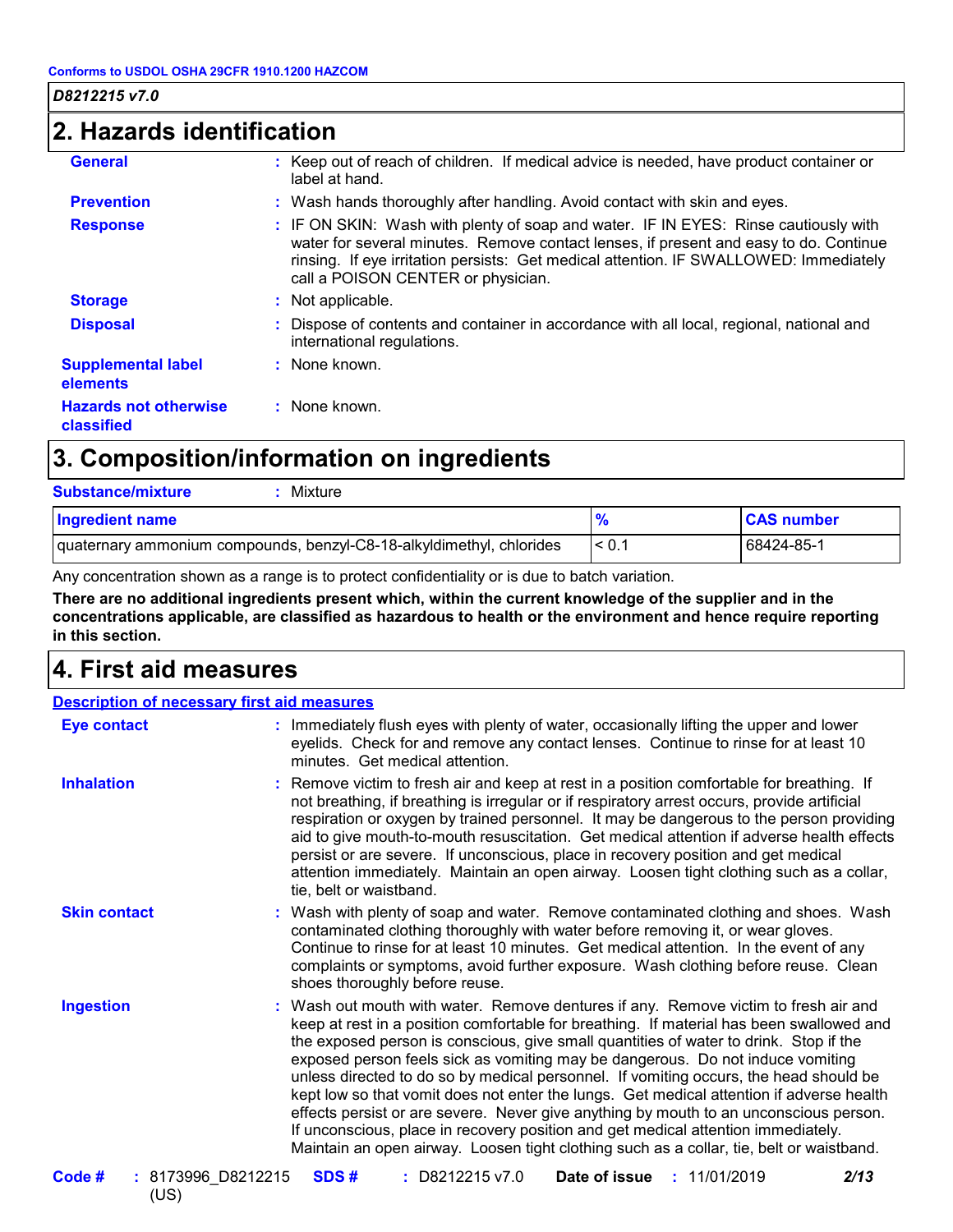### **4. First aid measures**

#### **Most important symptoms/effects, acute and delayed**

| <b>Potential acute health effects</b> |                                                                                                                               |
|---------------------------------------|-------------------------------------------------------------------------------------------------------------------------------|
| <b>Eye contact</b>                    | : Causes serious eye irritation.                                                                                              |
| <b>Inhalation</b>                     | : No known significant effects or critical hazards.                                                                           |
| <b>Skin contact</b>                   | : May cause an allergic skin reaction.                                                                                        |
| <b>Ingestion</b>                      | : No known significant effects or critical hazards.                                                                           |
| <b>Over-exposure signs/symptoms</b>   |                                                                                                                               |
| Eye contact                           | : Adverse symptoms may include the following:<br>pain or irritation<br>watering<br>redness                                    |
| <b>Inhalation</b>                     | : No specific data.                                                                                                           |
| <b>Skin contact</b>                   | : Adverse symptoms may include the following:<br>irritation<br>redness                                                        |
| <b>Ingestion</b>                      | : No specific data.                                                                                                           |
|                                       | <u>Indication of immediate medical attention and special treatment needed, if necessary</u>                                   |
| Notes to physician                    | : Treat symptomatically. Contact poison treatment specialist immediately if large<br>quantities have been ingested or inhaled |

|                                   | guarmnos navo boon ingestoa or innaica.                                                                                                                                                                                                                               |
|-----------------------------------|-----------------------------------------------------------------------------------------------------------------------------------------------------------------------------------------------------------------------------------------------------------------------|
| <b>Specific treatments</b>        | : No specific treatment.                                                                                                                                                                                                                                              |
| <b>Protection of first-aiders</b> | : No action shall be taken involving any personal risk or without suitable training. It may<br>be dangerous to the person providing aid to give mouth-to-mouth resuscitation. Wash<br>contaminated clothing thoroughly with water before removing it, or wear gloves. |

#### **See toxicological information (Section 11)**

h

| 5. Fire-fighting measures                                                                                                                                                                           |  |  |
|-----------------------------------------------------------------------------------------------------------------------------------------------------------------------------------------------------|--|--|
|                                                                                                                                                                                                     |  |  |
| : Use an extinguishing agent suitable for the surrounding fire.                                                                                                                                     |  |  |
| : None known.                                                                                                                                                                                       |  |  |
| : In a fire, hazardous decomposition products may be produced.                                                                                                                                      |  |  |
| : No specific data.                                                                                                                                                                                 |  |  |
| : Promptly isolate the scene by removing all persons from the vicinity of the incident if<br>there is a fire. No action shall be taken involving any personal risk or without suitable<br>training. |  |  |
| Fire-fighters should wear appropriate protective equipment and self-contained breathing<br>apparatus (SCBA) with a full face-piece operated in positive pressure mode.                              |  |  |
|                                                                                                                                                                                                     |  |  |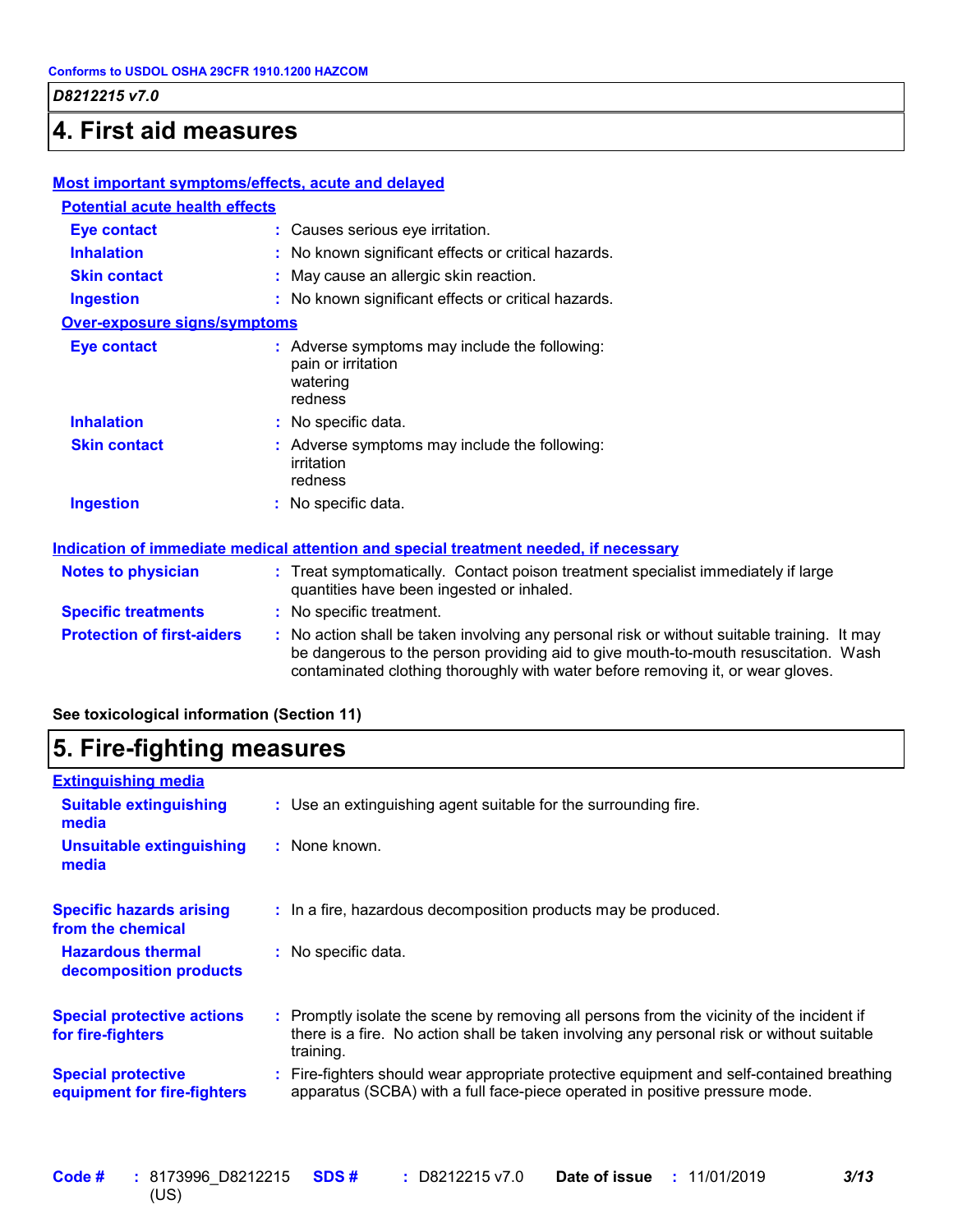### **6. Accidental release measures**

#### **Personal precautions, protective equipment and emergency procedures**

| For non-emergency<br>personnel   |    | : No action shall be taken involving any personal risk or without suitable training.<br>Evacuate surrounding areas. Keep unnecessary and unprotected personnel from<br>entering. Do not touch or walk through spilled material. Avoid breathing vapor or mist.<br>Provide adequate ventilation. Wear appropriate respirator when ventilation is<br>inadequate. Put on appropriate personal protective equipment. |
|----------------------------------|----|------------------------------------------------------------------------------------------------------------------------------------------------------------------------------------------------------------------------------------------------------------------------------------------------------------------------------------------------------------------------------------------------------------------|
| For emergency responders         | ÷. | If specialized clothing is required to deal with the spillage, take note of any information in<br>Section 8 on suitable and unsuitable materials. See also the information in "For non-<br>emergency personnel".                                                                                                                                                                                                 |
| <b>Environmental precautions</b> |    | : Avoid dispersal of spilled material and runoff and contact with soil, waterways, drains<br>and sewers. Inform the relevant authorities if the product has caused environmental<br>pollution (sewers, waterways, soil or air).                                                                                                                                                                                  |

### **Methods and materials for containment and cleaning up**

| <b>Small spill</b> | : Stop leak if without risk. Move containers from spill area. Dilute with water and mop up<br>if water-soluble. Alternatively, or if water-insoluble, absorb with an inert dry material and<br>place in an appropriate waste disposal container. Dispose of via a licensed waste<br>disposal contractor.                                                                                                                                                                                                                                                                                                                                                                                                     |
|--------------------|--------------------------------------------------------------------------------------------------------------------------------------------------------------------------------------------------------------------------------------------------------------------------------------------------------------------------------------------------------------------------------------------------------------------------------------------------------------------------------------------------------------------------------------------------------------------------------------------------------------------------------------------------------------------------------------------------------------|
| <b>Large spill</b> | : Stop leak if without risk. Move containers from spill area. Approach release from<br>upwind. Prevent entry into sewers, water courses, basements or confined areas. Wash<br>spillages into an effluent treatment plant or proceed as follows. Contain and collect<br>spillage with non-combustible, absorbent material e.g. sand, earth, vermiculite or<br>diatomaceous earth and place in container for disposal according to local regulations<br>(see Section 13). Dispose of via a licensed waste disposal contractor. Contaminated<br>absorbent material may pose the same hazard as the spilled product. Note: see<br>Section 1 for emergency contact information and Section 13 for waste disposal. |

### **7. Handling and storage**

| <b>Precautions for safe handling</b>                                      |                                                                                                                                                                                                                                                                                                                                                                                                                                                                                                                                                                                                       |
|---------------------------------------------------------------------------|-------------------------------------------------------------------------------------------------------------------------------------------------------------------------------------------------------------------------------------------------------------------------------------------------------------------------------------------------------------------------------------------------------------------------------------------------------------------------------------------------------------------------------------------------------------------------------------------------------|
| <b>Protective measures</b>                                                | : Put on appropriate personal protective equipment (see Section 8). Persons with a<br>history of skin sensitization problems should not be employed in any process in which<br>this product is used. Do not get in eyes or on skin or clothing. Do not ingest. Avoid<br>breathing vapor or mist. Keep in the original container or an approved alternative made<br>from a compatible material, kept tightly closed when not in use. Empty containers retain<br>product residue and can be hazardous. Do not reuse container.                                                                          |
| <b>Conditions for safe storage,</b><br>including any<br>incompatibilities | Store between the following temperatures: 20 to $25^{\circ}$ C (68 to $77^{\circ}$ F). Store in<br>accordance with local regulations. Store in original container protected from direct<br>sunlight in a dry, cool and well-ventilated area, away from incompatible materials (see<br>Section 10) and food and drink. Keep container tightly closed and sealed until ready for<br>use. Containers that have been opened must be carefully resealed and kept upright to<br>prevent leakage. Do not store in unlabeled containers. Use appropriate containment to<br>avoid environmental contamination. |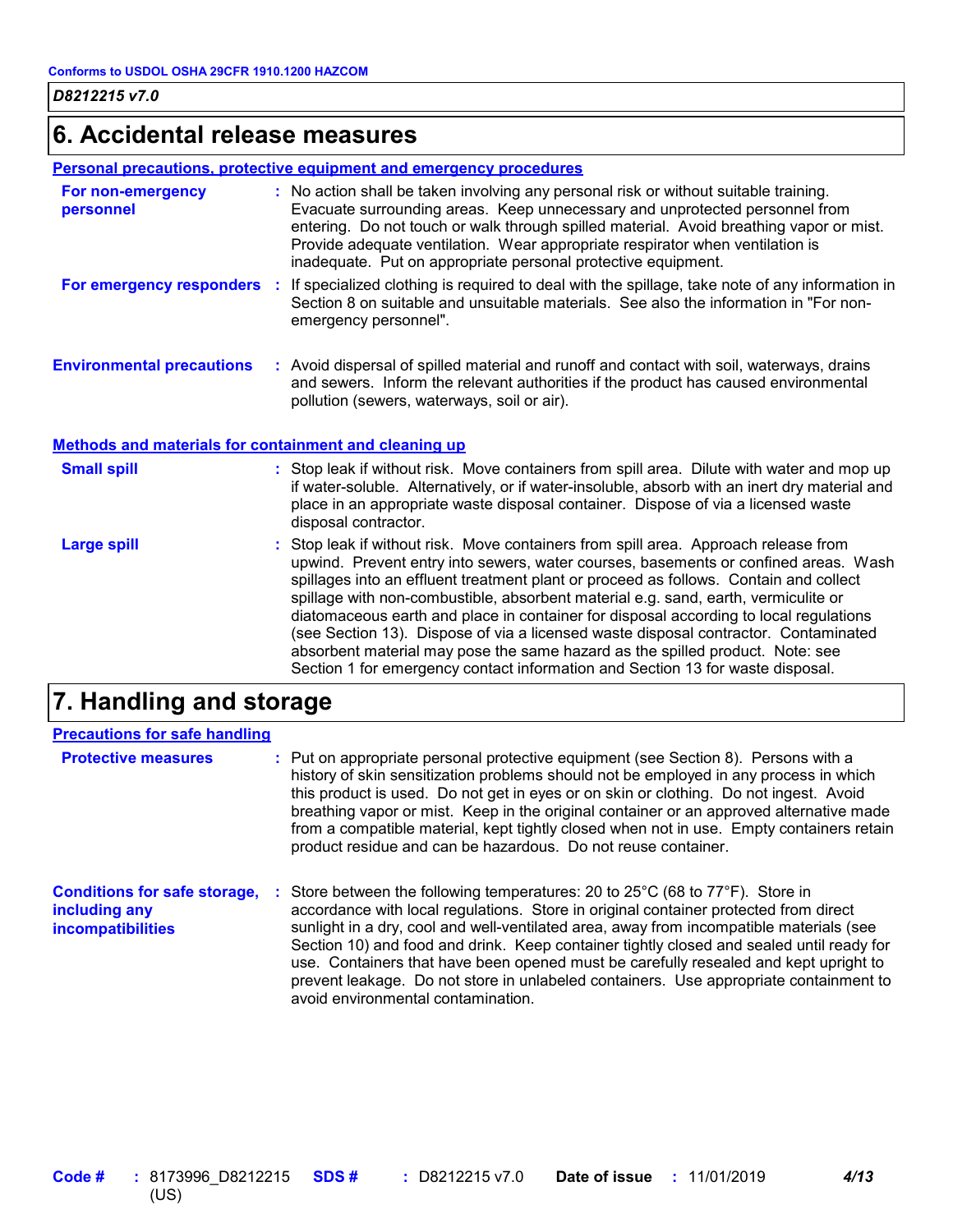### **8. Exposure controls/personal protection**

#### **Control**

#### **Occupational exposure limits**

| Not applicable.                            |    |                                                                                                                                                                                                                                                                                                                                                                                                                                                                                                                                                                                                                        |
|--------------------------------------------|----|------------------------------------------------------------------------------------------------------------------------------------------------------------------------------------------------------------------------------------------------------------------------------------------------------------------------------------------------------------------------------------------------------------------------------------------------------------------------------------------------------------------------------------------------------------------------------------------------------------------------|
| <b>Appropriate engineering</b><br>controls |    | : Good general ventilation should be sufficient to control worker exposure to airborne<br>contaminants.                                                                                                                                                                                                                                                                                                                                                                                                                                                                                                                |
| <b>Environmental exposure</b><br>controls  |    | : Emissions from ventilation or work process equipment should be checked to ensure<br>they comply with the requirements of environmental protection legislation. In some<br>cases, fume scrubbers, filters or engineering modifications to the process equipment<br>will be necessary to reduce emissions to acceptable levels.                                                                                                                                                                                                                                                                                        |
| <b>Individual protection measures</b>      |    |                                                                                                                                                                                                                                                                                                                                                                                                                                                                                                                                                                                                                        |
| <b>Hygiene measures</b>                    |    | : Wash hands, forearms and face thoroughly after handling chemical products, before<br>eating, smoking and using the lavatory and at the end of the working period.<br>Appropriate techniques should be used to remove potentially contaminated clothing.<br>Contaminated work clothing should not be allowed out of the workplace. Wash<br>contaminated clothing before reusing. Ensure that eyewash stations and safety<br>showers are close to the workstation location.                                                                                                                                            |
| <b>Eye/face protection</b>                 | ÷. | Safety eyewear complying with an approved standard should be used when a risk<br>assessment indicates this is necessary to avoid exposure to liquid splashes, mists,<br>gases or dusts. If contact is possible, the following protection should be worn, unless<br>the assessment indicates a higher degree of protection: chemical splash goggles.                                                                                                                                                                                                                                                                    |
| <b>Skin protection</b>                     |    |                                                                                                                                                                                                                                                                                                                                                                                                                                                                                                                                                                                                                        |
| <b>Hand protection</b>                     |    | : Chemical-resistant, impervious gloves complying with an approved standard should be<br>worn at all times when handling chemical products if a risk assessment indicates this is<br>necessary. Considering the parameters specified by the glove manufacturer, check<br>during use that the gloves are still retaining their protective properties. It should be<br>noted that the time to breakthrough for any glove material may be different for different<br>glove manufacturers. In the case of mixtures, consisting of several substances, the<br>protection time of the gloves cannot be accurately estimated. |
| <b>Body protection</b>                     |    | : Personal protective equipment for the body should be selected based on the task being<br>performed and the risks involved and should be approved by a specialist before<br>handling this product.                                                                                                                                                                                                                                                                                                                                                                                                                    |
| <b>Other skin protection</b>               |    | : Appropriate footwear and any additional skin protection measures should be selected<br>based on the task being performed and the risks involved and should be approved by a<br>specialist before handling this product.                                                                                                                                                                                                                                                                                                                                                                                              |
| <b>Respiratory protection</b>              |    | : Based on the hazard and potential for exposure, select a respirator that meets the<br>appropriate standard or certification. Respirators must be used according to a<br>respiratory protection program to ensure proper fitting, training, and other important<br>aspects of use.                                                                                                                                                                                                                                                                                                                                    |

### **9. Physical and chemical properties**

(US)

| <b>Appearance</b>            |                                                                       |
|------------------------------|-----------------------------------------------------------------------|
| <b>Physical state</b>        | $:$ Liquid.                                                           |
| <b>Color</b>                 | : Yellow. Clear                                                       |
| <b>Odor</b>                  | : Citrus Lemon-like.                                                  |
| <b>Odor threshold</b>        | $:$ Not available.                                                    |
| pH                           | $: 10.3 \text{ to } 11.3$                                             |
| <b>Melting point</b>         | : Not available.                                                      |
| <b>Boiling point</b>         | : Not available.                                                      |
| Code #<br>: 8173996 D8212215 | SDS#<br>$\div$ D8212215 v7.0<br>Date of issue<br>5/13<br>: 11/01/2019 |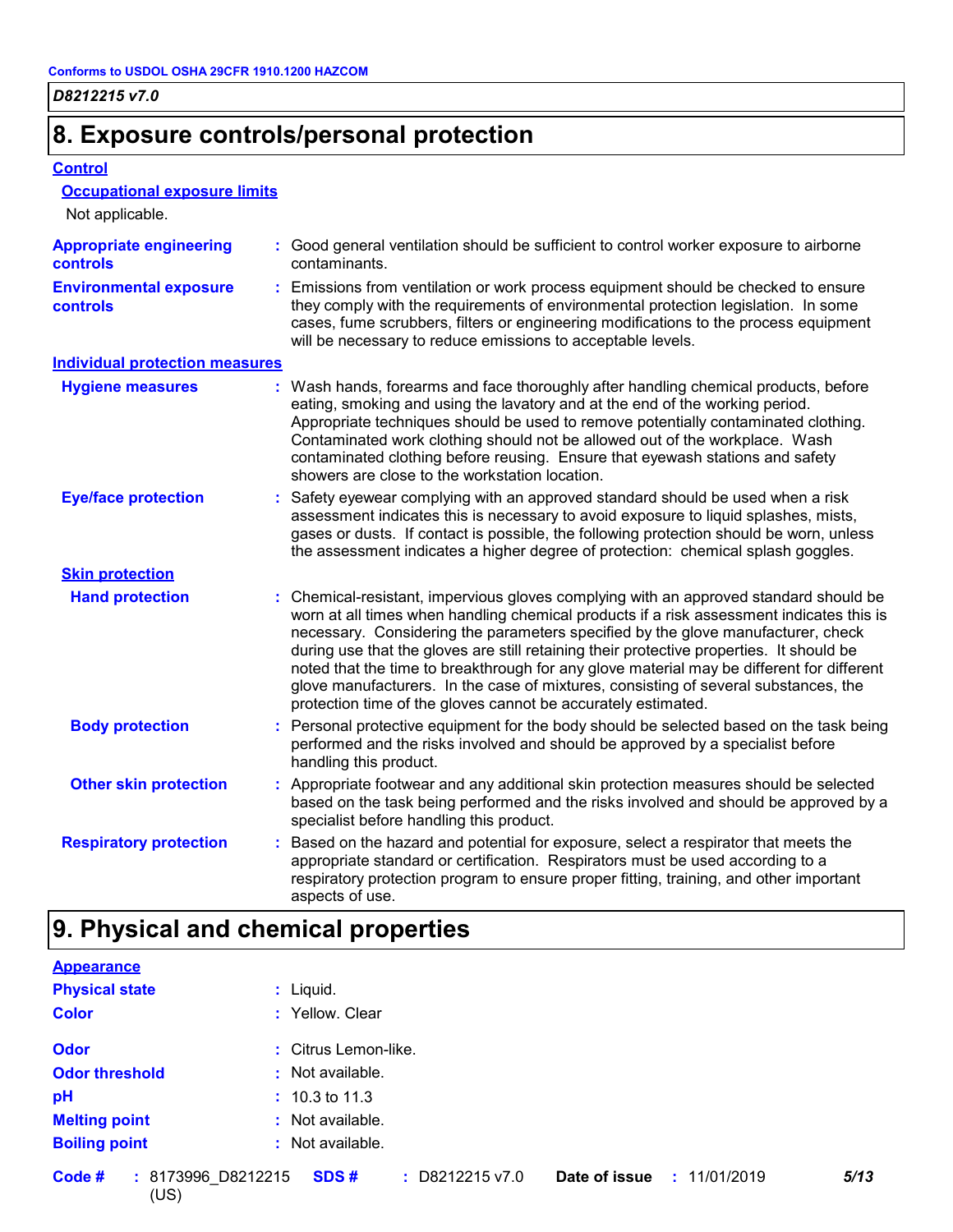### **9. Physical and chemical properties**

| <b>Flash point</b>                                | : Closed cup: $>93.3^{\circ}$ C ( $>199.9^{\circ}$ F)                  |
|---------------------------------------------------|------------------------------------------------------------------------|
| <b>Evaporation rate</b>                           | : Not available.                                                       |
| <b>Flammability (solid, gas)</b>                  | : Not available.                                                       |
| Lower and upper explosive<br>(flammable) limits   | $:$ Not available.                                                     |
| <b>Vapor pressure</b>                             | $:$ Not available.                                                     |
| <b>Vapor density</b>                              | : Not available.                                                       |
| <b>Relative density</b>                           | $: 0.9948$ to 10048                                                    |
| <b>Solubility</b>                                 | : Easily soluble in the following materials: cold water and hot water. |
| <b>Partition coefficient: n-</b><br>octanol/water | $:$ Not available.                                                     |
| <b>Auto-ignition temperature</b>                  | $:$ Not available.                                                     |
| <b>Decomposition temperature</b>                  | $:$ Not available.                                                     |
| <b>Viscosity</b>                                  | : Not available.                                                       |
| Flow time (ISO 2431)                              | : Not available.                                                       |
|                                                   |                                                                        |

### **10. Stability and reactivity**

| <b>Reactivity</b>                            | : No specific test data related to reactivity available for this product or its ingredients.            |
|----------------------------------------------|---------------------------------------------------------------------------------------------------------|
| <b>Chemical stability</b>                    | : The product is stable.                                                                                |
| <b>Possibility of hazardous</b><br>reactions | : Under normal conditions of storage and use, hazardous reactions will not occur.                       |
| <b>Conditions to avoid</b>                   | : No specific data.                                                                                     |
| <b>Incompatible materials</b>                | : No specific data.                                                                                     |
| <b>Hazardous decomposition</b><br>products   | Under normal conditions of storage and use, hazardous decomposition products should<br>not be produced. |

### **11. Toxicological information**

#### **Information on toxicological effects**

#### **Acute toxicity**

| <b>Product/ingredient name</b>                                              | <b>Result</b>                | <b>Species</b>        | <b>Dose</b> | <b>Exposure</b> |
|-----------------------------------------------------------------------------|------------------------------|-----------------------|-------------|-----------------|
| quaternary ammonium<br>compounds, benzyl-<br>C8-18-alkyldimethyl, chlorides | LD50 Dermal                  | Rabbit                | 2848 mg/kg  |                 |
|                                                                             | LD50 Dermal                  | Rabbit                | 3413 mg/kg  |                 |
|                                                                             | LD50 Oral                    | Rat                   | 344 mg/kg   |                 |
|                                                                             | LD50 Oral                    | Rat                   | 398 mg/kg   |                 |
| Lysol Lemon<br>AID 8173996 D8212215<br>(US)                                 | <b>LC50 Inhalation Vapor</b> | Rat - Male,<br>Female | $>2.3$ mg/l | 4 hours         |
|                                                                             | LD50 Dermal                  | Rat - Male,<br>Female | >5050 mg/kg |                 |
|                                                                             | LD50 Oral                    | Rat - Male,<br>Female | >5000 mg/kg |                 |

**Conclusion/Summary :** Not classified \* Information is based on toxicity test result of a similar product.

### **Irritation/Corrosion**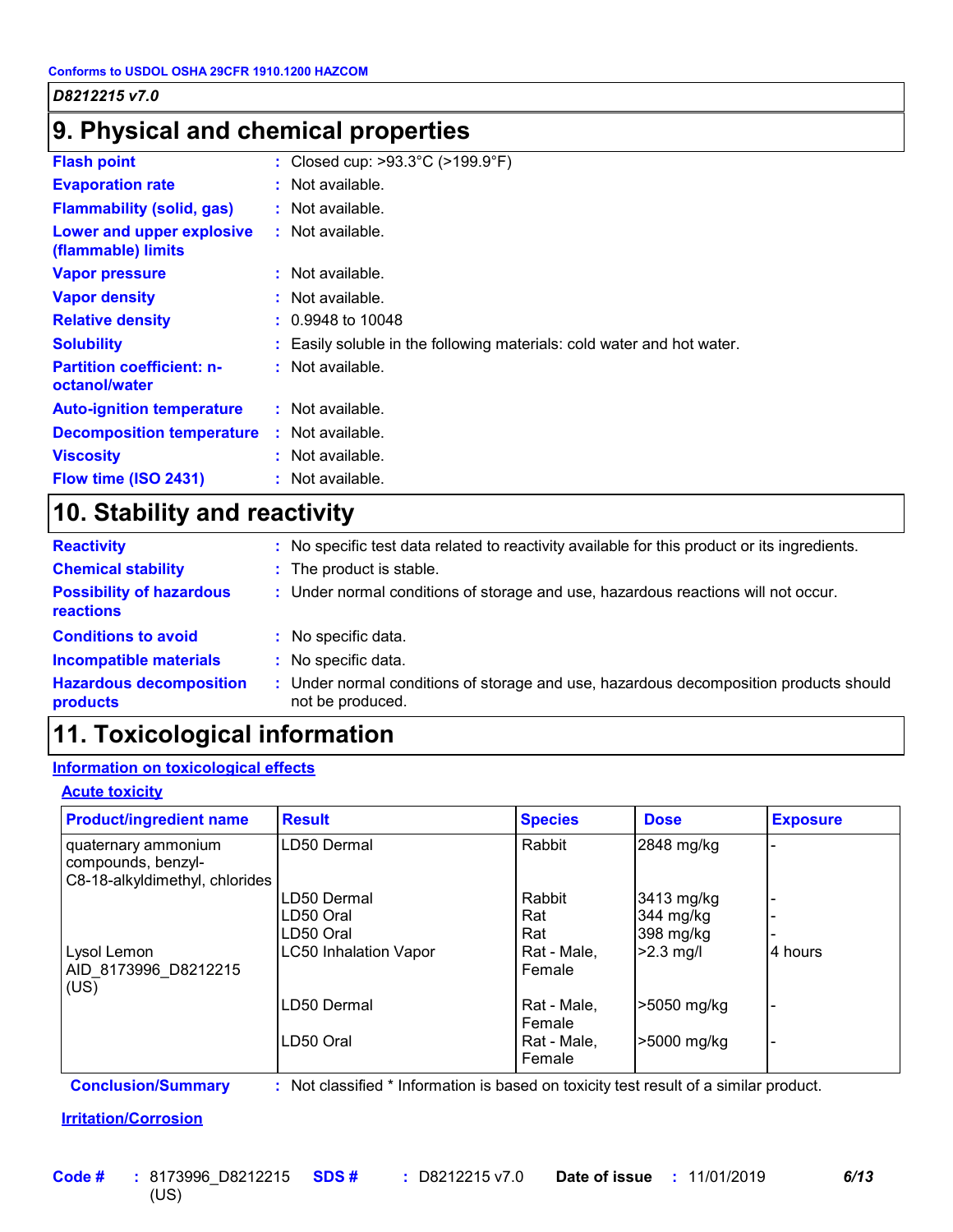### **11. Toxicological information**

| .  . <i></i>                                                                |                               |                |              |                 |                    |
|-----------------------------------------------------------------------------|-------------------------------|----------------|--------------|-----------------|--------------------|
| <b>Product/ingredient name</b>                                              | <b>Result</b>                 | <b>Species</b> | <b>Score</b> | <b>Exposure</b> | <b>Observation</b> |
| quaternary ammonium<br>compounds, benzyl-<br>C8-18-alkyldimethyl, chlorides | <b>Skin - Severe irritant</b> | Rabbit         |              | 25 milligrams   |                    |
| Lysol Lemon<br>AID_8173996 D8212215<br>(US)                                 | Eyes - Cornea opacity         | Rabbit         | 0.21         |                 | 21 days            |
|                                                                             | <b>Skin - Edema</b>           | Rabbit         | ხ            |                 | 21 days            |

### **Conclusion/Summary**

| Skin | Non-irritant to skin. Information is based on toxicity test result of a similar product. |  |  |  |  |  |  |
|------|------------------------------------------------------------------------------------------|--|--|--|--|--|--|
|      |                                                                                          |  |  |  |  |  |  |

**Eyes Eyes :** Causes severe eye irritation. Information is based on toxicity test result of a similar product.

**Respiratory <b>:** Based on available data, the classification criteria are not met.

#### **Sensitization**

| <b>Product/ingredient name</b>                                              | <b>Route of</b><br>exposure | <b>Species</b> | <b>Result</b>   |
|-----------------------------------------------------------------------------|-----------------------------|----------------|-----------------|
| quaternary ammonium<br>compounds, benzyl-<br>C8-18-alkyldimethyl, chlorides | skin                        | Guinea pig     | Not sensitizing |
| Lysol Lemon<br>AID_8173996_D8212215<br>(US)                                 | skin                        | Guinea pig     | Sensitizing     |

#### **Conclusion/Summary**

**Skin Skin sensitizer Information is based on toxicity test result of a similar product.** 

**Respiratory <b>:** Based on available data, the classification criteria are not met.

#### **Mutagenicity**

| <b>Product/ingredient name</b>                                              | <b>Test</b>                                                   | <b>Experiment</b>                                 | <b>Result</b> |
|-----------------------------------------------------------------------------|---------------------------------------------------------------|---------------------------------------------------|---------------|
| quaternary ammonium<br>compounds, benzyl-<br>C8-18-alkyldimethyl, chlorides | OECD 471 - Bacterial<br><b>Reverse Mutation Test</b>          | Experiment: In vitro<br>Subject: Bacteria         | Negative      |
|                                                                             | OECD 473 - Mammalian<br>Chromosamal<br><b>Aberration Test</b> | Experiment: In vitro<br>Subject: Mammalian-Animal | Negative      |
|                                                                             | OECD 476 - Mammalian  <br>Cell Gene Mutation Test             | Experiment: In vitro<br>Subject: Mammalian-Animal | Negative      |

**Conclusion/Summary :** Based on available data, the classification criteria are not met.

#### **Carcinogenicity**

Not available.

**Conclusion/Summary :** Based on available data, the classification criteria are not met.

#### **Reproductive toxicity**

Not available.

#### **Conclusion/Summary :** Based on available data, the classification criteria are not met.

#### **Teratogenicity**

Not available.

#### **Conclusion/Summary :** Based on available data, the classification criteria are not met.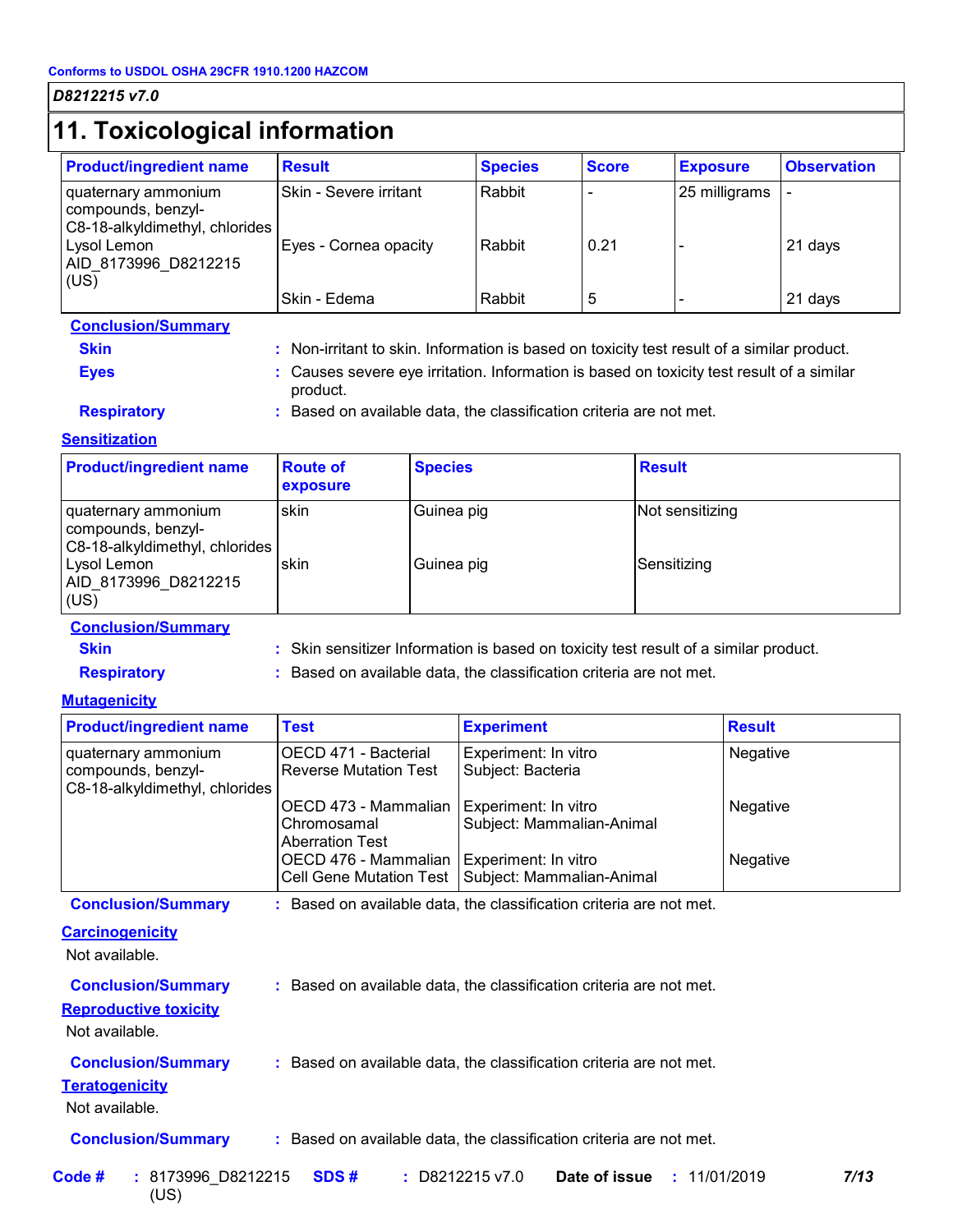| 11. Toxicological information                                               |                                                                                                        |
|-----------------------------------------------------------------------------|--------------------------------------------------------------------------------------------------------|
| <b>Specific target organ toxicity (single exposure)</b><br>Not available.   |                                                                                                        |
| <b>Specific target organ toxicity (repeated exposure)</b><br>Not available. |                                                                                                        |
| <b>Aspiration hazard</b><br>Not available.                                  |                                                                                                        |
| <b>Information on the likely</b><br>routes of exposure                      | : Not available.                                                                                       |
| <b>Potential acute health effects</b>                                       |                                                                                                        |
| <b>Eye contact</b>                                                          | : Causes serious eye irritation.                                                                       |
| <b>Inhalation</b>                                                           | No known significant effects or critical hazards.                                                      |
| <b>Skin contact</b>                                                         | May cause an allergic skin reaction.                                                                   |
| <b>Ingestion</b>                                                            | : No known significant effects or critical hazards.                                                    |
|                                                                             | Symptoms related to the physical, chemical and toxicological characteristics                           |
| <b>Eye contact</b>                                                          | : Adverse symptoms may include the following:<br>pain or irritation<br>watering<br>redness             |
| <b>Inhalation</b>                                                           | : No specific data.                                                                                    |
| <b>Skin contact</b>                                                         | : Adverse symptoms may include the following:<br>irritation<br>redness                                 |
| <b>Ingestion</b>                                                            | : No specific data.                                                                                    |
|                                                                             | Delayed and immediate effects and also chronic effects from short and long term exposure               |
| <b>Short term exposure</b>                                                  |                                                                                                        |
| <b>Potential immediate</b><br>effects                                       | : Not available.                                                                                       |
| <b>Potential delayed effects</b>                                            | : Not available.                                                                                       |
| <b>Long term exposure</b><br><b>Potential immediate</b><br>effects          | : Not available.                                                                                       |
| <b>Potential delayed effects</b>                                            | : Not available.                                                                                       |
| <b>Potential chronic health effects</b><br>Not available.                   |                                                                                                        |
| <b>Conclusion/Summary</b>                                                   | : Based on available data, the classification criteria are not met.                                    |
| <b>General</b>                                                              | Once sensitized, a severe allergic reaction may occur when subsequently exposed to<br>very low levels. |
| <b>Carcinogenicity</b>                                                      | No known significant effects or critical hazards.                                                      |
| <b>Mutagenicity</b>                                                         | No known significant effects or critical hazards.                                                      |
| <b>Teratogenicity</b>                                                       | No known significant effects or critical hazards.                                                      |
| <b>Developmental effects</b>                                                | : No known significant effects or critical hazards.                                                    |
| Code #<br>: 8173996_D8212215                                                | Date of issue<br>SDS#<br>: D8212215 v7.0<br>8/13<br>: 11/01/2019                                       |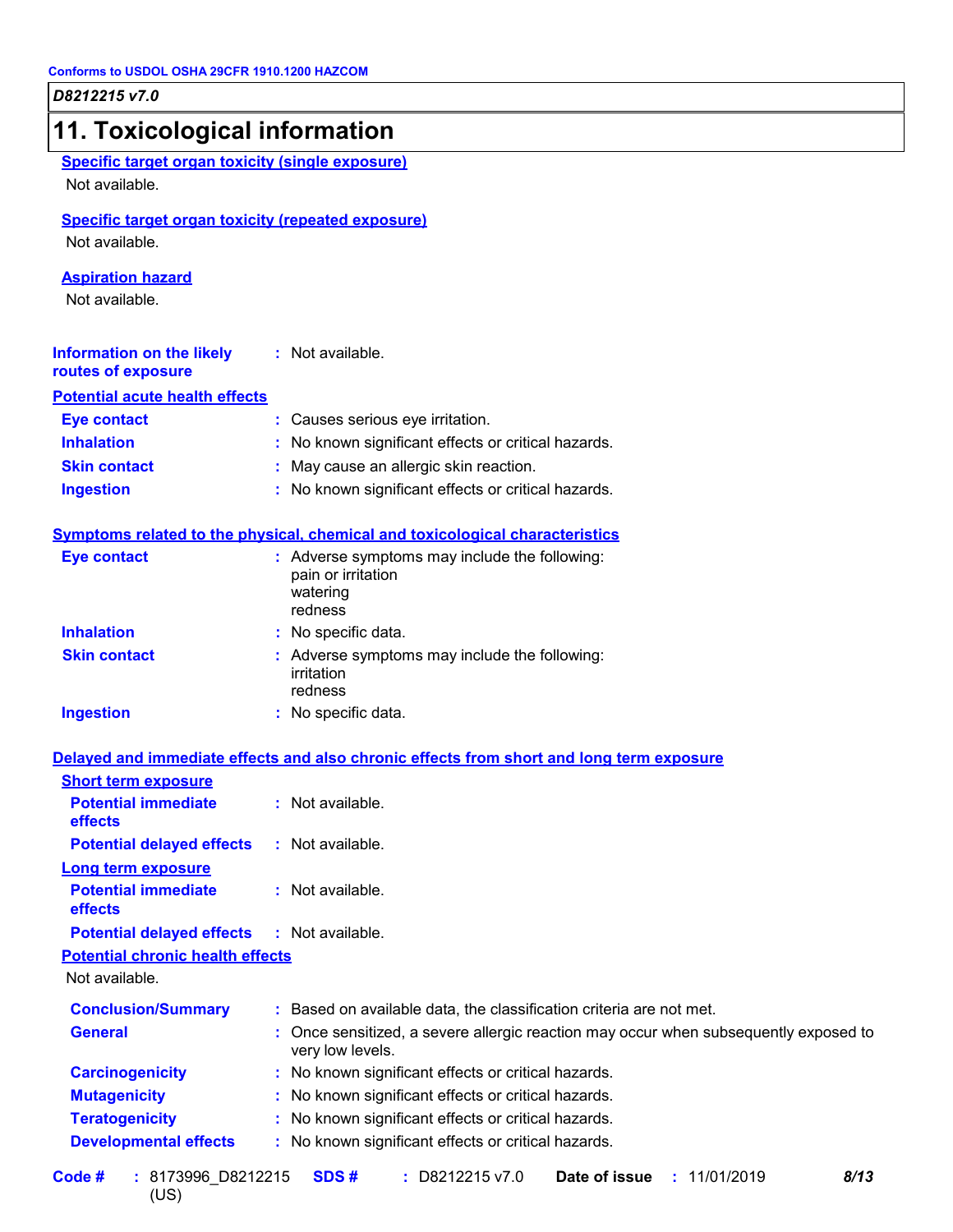### **11. Toxicological information**

**Fertility effects** : No known significant effects or critical hazards.

#### **Numerical measures of toxicity**

#### **Acute toxicity estimates**

Not available.

### **12. Ecological information**

#### **Toxicity**

| <b>Product/ingredient name</b>                                              | <b>Result</b>                                                       | <b>Species</b>                      | <b>Exposure</b>      |  |  |  |
|-----------------------------------------------------------------------------|---------------------------------------------------------------------|-------------------------------------|----------------------|--|--|--|
| quaternary ammonium<br>compounds, benzyl-<br>C8-18-alkyldimethyl, chlorides | Acute EC50 0.016 mg/l                                               | Daphnia                             | 48 hours             |  |  |  |
|                                                                             | Acute LC50 64 ppb Fresh water<br>Chronic EC10 0.009 mg/l            | Fish - Oncorhynchus mykiss<br>Algae | 96 hours<br>72 hours |  |  |  |
| <b>Conclusion/Summary</b>                                                   | : Based on available data, the classification criteria are not met. |                                     |                      |  |  |  |

#### **Persistence and degradability**

**Conclusion/Summary :** The surfactant(s) contained in this preparation complies(comply) with the biodegradability criteria as laid down in Regulation (EC) No.648/2004 on detergents. Data to support this assertion are held at the disposal of the competent authorities of the Member States and will be made available to them, at their direct request or at the request of a detergent manufacturer.

| <b>Product/ingredient name</b>                                              | <b>Aquatic half-life</b> | <b>Photolysis</b> | Biodegradability |
|-----------------------------------------------------------------------------|--------------------------|-------------------|------------------|
| quaternary ammonium<br>compounds, benzyl-<br>C8-18-alkyldimethyl, chlorides |                          |                   | Readily          |

#### **Bioaccumulative potential**

Not available.

#### **Mobility in soil**

**Soil/water partition coefficient (K**<sup>oc</sup>)

**:** Not available.

**Other adverse effects :** No known significant effects or critical hazards.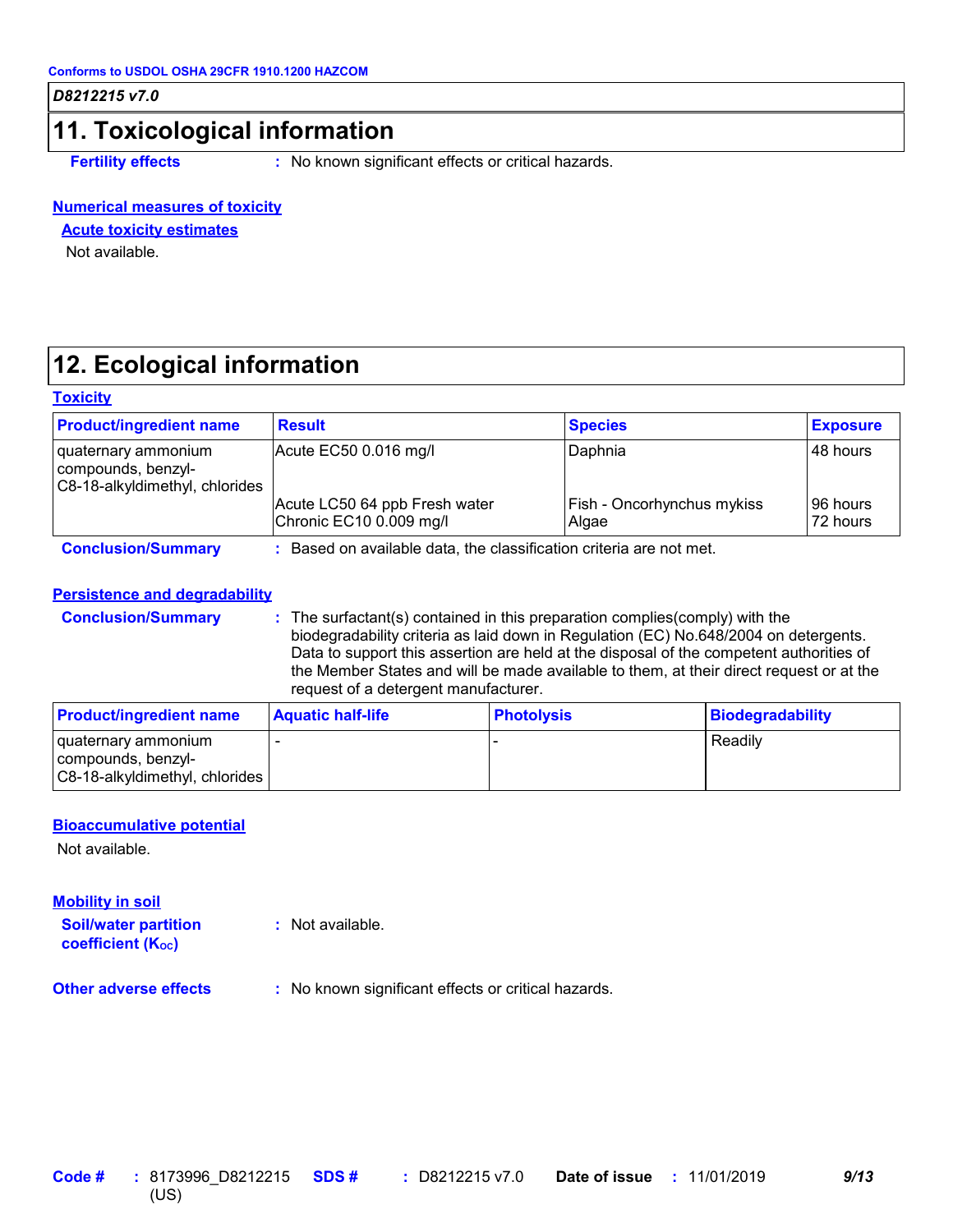### **13. Disposal considerations**

**Disposal methods :**

The generation of waste should be avoided or minimized wherever possible. Disposal of this product, solutions and any by-products should at all times comply with the requirements of environmental protection and waste disposal legislation and any regional local authority requirements. Dispose of surplus and non-recyclable products via a licensed waste disposal contractor. Waste should not be disposed of untreated to the sewer unless fully compliant with the requirements of all authorities with jurisdiction. Waste packaging should be recycled. Incineration or landfill should only be considered when recycling is not feasible. This material and its container must be disposed of in a safe way. Care should be taken when handling emptied containers that have not been cleaned or rinsed out. Empty containers or liners may retain some product residues. Avoid dispersal of spilled material and runoff and contact with soil, waterways, drains and sewers.

### **14. Transport information**

| <b>Regulatory</b><br>information       | <b>UN number</b> | <b>Proper shipping</b><br>name | <b>Classes</b> | PG*                      | <b>Label</b> | <b>Additional</b><br>information |
|----------------------------------------|------------------|--------------------------------|----------------|--------------------------|--------------|----------------------------------|
| <b>DOT Classification</b>              | Not<br>Regulated | Not applicable.                | Not available. | $\overline{\phantom{a}}$ |              |                                  |
| <b>TDG Classification</b>              | Not<br>Regulated | Not applicable.                | Not available. | $\blacksquare$           |              |                                  |
| <b>Mexico</b><br><b>Classification</b> | Not<br>Regulated | Not applicable.                | Not available. | $\overline{\phantom{a}}$ |              |                                  |
| <b>IMDG Class</b>                      | Not<br>Regulated | Not applicable.                | Not available. | $\overline{\phantom{a}}$ |              |                                  |
| <b>IATA-DGR Class</b>                  | Not<br>Regulated | Not applicable.                | Not available. | $\overline{\phantom{a}}$ |              |                                  |

**Special precautions for user Transport within user's premises:** always transport in closed containers that are **:** upright and secure. Ensure that persons transporting the product know what to do in the event of an accident or spillage.

PG\* : Packing group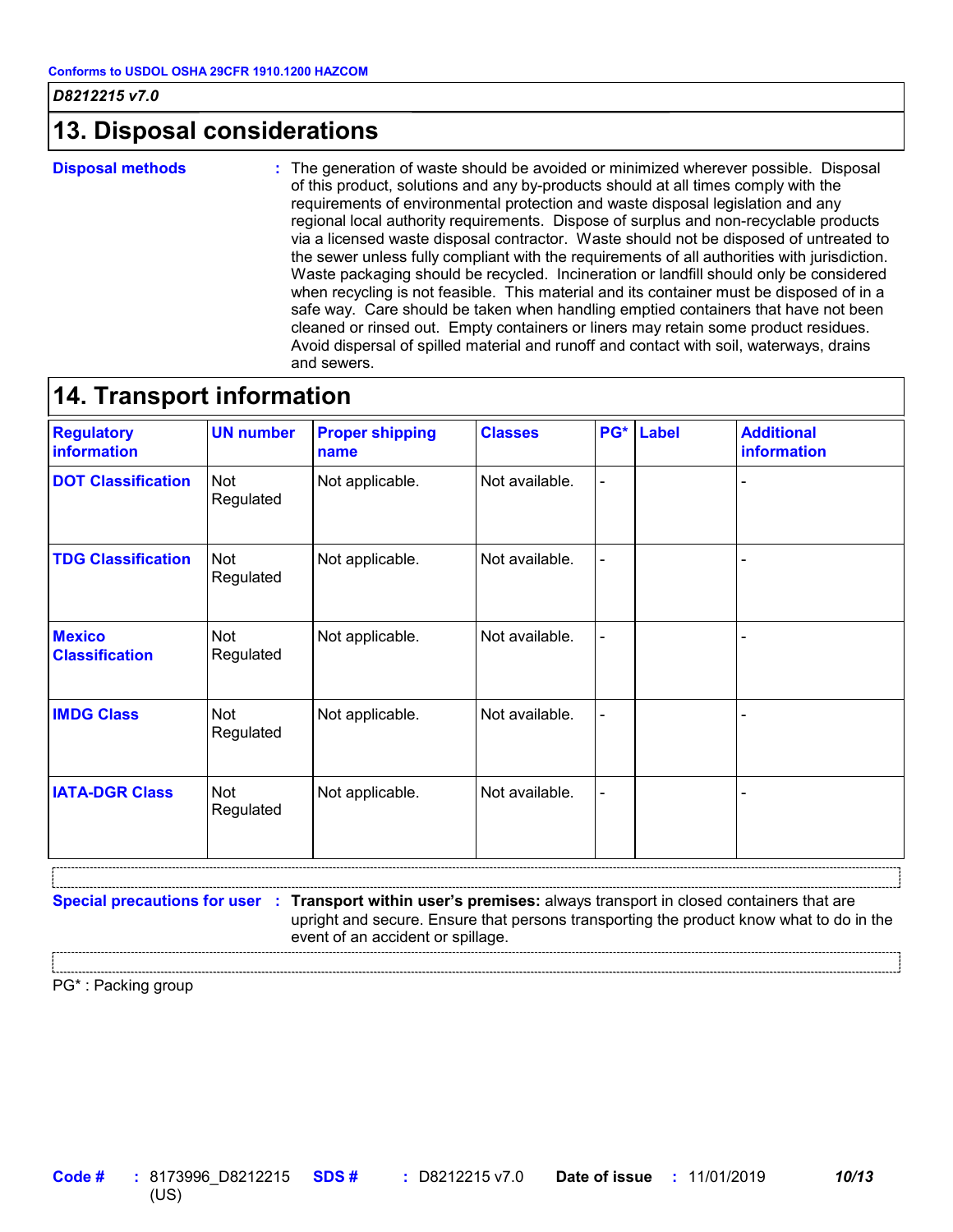| 15. Regulatory information                                                        |                                                                                                                                                                                       |  |  |  |  |
|-----------------------------------------------------------------------------------|---------------------------------------------------------------------------------------------------------------------------------------------------------------------------------------|--|--|--|--|
| <b>U.S. Federal regulations</b>                                                   | : TSCA 4(a) proposed test rules: Quaternary ammonium compounds, benzyl-<br>C12-16-alkyldimethyl, chlorides; Quaternary ammonium compounds, benzyl-<br>C12-16-alkyldimethyl, chlorides |  |  |  |  |
|                                                                                   | TSCA 8(a) PAIR: 1-phenoxypropan-2-ol; decanal; nonanal; octanal; 2-methylundecanal                                                                                                    |  |  |  |  |
|                                                                                   | TSCA 8(a) CDR Exempt/Partial exemption: Not determined                                                                                                                                |  |  |  |  |
|                                                                                   | United States inventory (TSCA 8b): All components are listed or exempted.                                                                                                             |  |  |  |  |
| <b>Clean Air Act Section 112</b><br>(b) Hazardous Air<br><b>Pollutants (HAPs)</b> | : Not listed                                                                                                                                                                          |  |  |  |  |
| <b>Clean Air Act Section 602</b><br><b>Class I Substances</b>                     | : Not listed                                                                                                                                                                          |  |  |  |  |
| <b>Clean Air Act Section 602</b><br><b>Class II Substances</b>                    | : Not listed                                                                                                                                                                          |  |  |  |  |
| <b>DEA List I Chemicals</b><br>(Precursor Chemicals)                              | : Not listed                                                                                                                                                                          |  |  |  |  |
| <b>DEA List II Chemicals</b><br><b>(Essential Chemicals)</b>                      | : Not listed                                                                                                                                                                          |  |  |  |  |
| <b>SARA 302/304</b>                                                               |                                                                                                                                                                                       |  |  |  |  |
| <b>Composition/information on ingredients</b>                                     |                                                                                                                                                                                       |  |  |  |  |
| No products were found.                                                           |                                                                                                                                                                                       |  |  |  |  |
| <b>SARA 304 RQ</b>                                                                | : Not applicable.                                                                                                                                                                     |  |  |  |  |
| <b>SARA 311/312</b>                                                               |                                                                                                                                                                                       |  |  |  |  |
| <b>Classification</b>                                                             | : Immediate (acute) health hazard                                                                                                                                                     |  |  |  |  |
| <b>Composition/information on ingredients</b>                                     |                                                                                                                                                                                       |  |  |  |  |

| <b>Name</b>                                                              | $\frac{9}{6}$ | <b>Fire</b> | <b>Sudden</b><br><b>hazard release of</b><br><b>pressure</b> | <b>Reactive</b> | <b>Immediate</b><br>(acute)<br>health<br>hazard | <b>Delaved</b><br>(chronic)<br>health<br>hazard |
|--------------------------------------------------------------------------|---------------|-------------|--------------------------------------------------------------|-----------------|-------------------------------------------------|-------------------------------------------------|
| Jouaternary ammonium compounds,<br>benzyl-C8-18-alkyldimethyl, chlorides | < 0.1         | No.         | No.                                                          | No.             | Yes.                                            | No.                                             |

### **State regulations**

| : None of the components are listed.                        |
|-------------------------------------------------------------|
| : None of the components are listed.                        |
| : None of the components are listed.                        |
| : None of the components are listed.                        |
|                                                             |
| : Class D-2B: Material causing other toxic effects (Toxic). |
|                                                             |
| : None of the components are listed.                        |
| : None of the components are listed.                        |
| : All components are listed or exempted.                    |
|                                                             |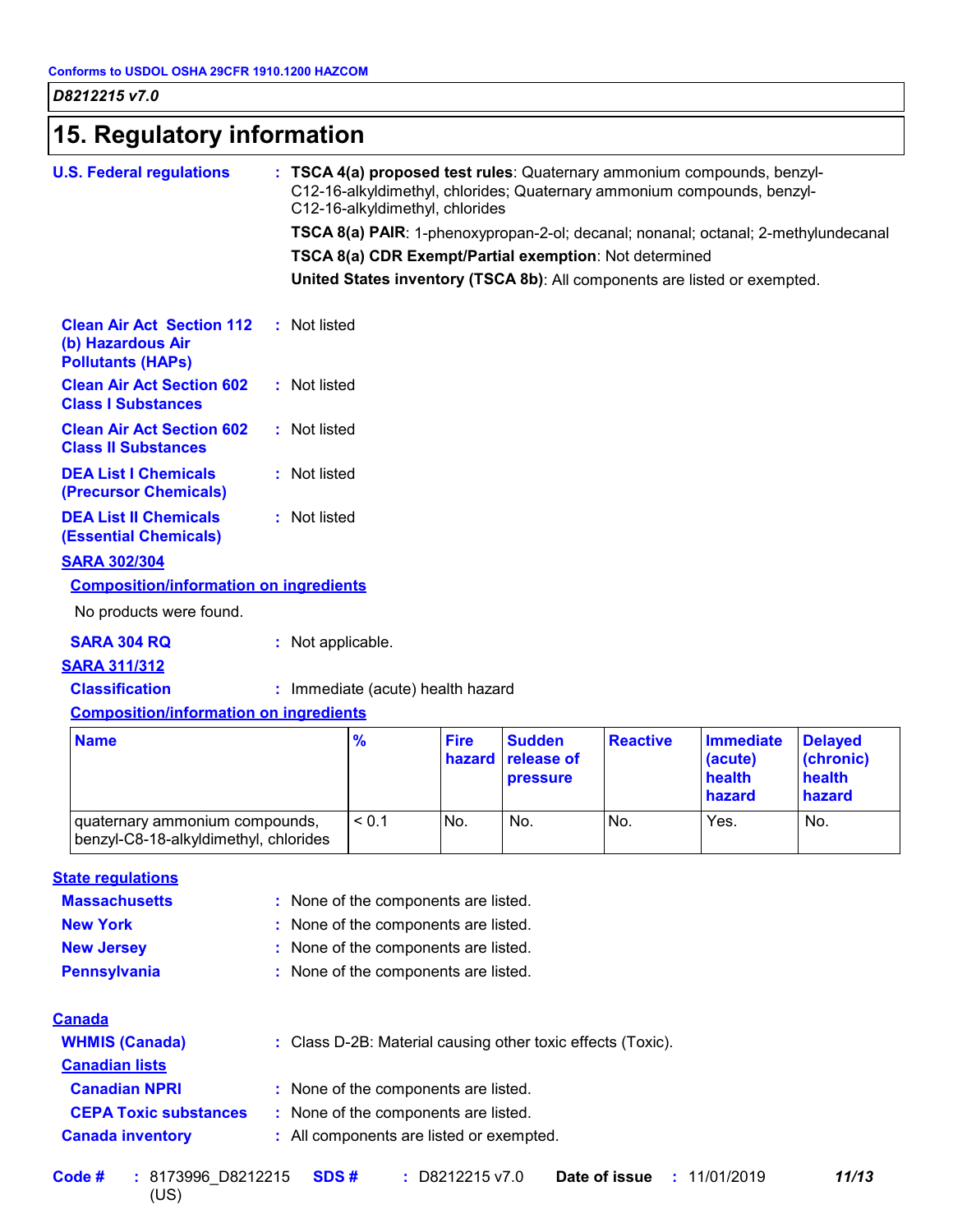### **15. Regulatory information**

#### **Label elements**

| <b>Signal word</b>            | : WARNING                                                                                                                                                         |
|-------------------------------|-------------------------------------------------------------------------------------------------------------------------------------------------------------------|
| <b>Hazard statements</b>      | : Causes substantial but temporary eye injury.                                                                                                                    |
| <b>Precautionary measures</b> | : Do not get in eyes, on skin or on clothing.<br>Wash thoroughly with soap and water after handling and before eating, drinking,<br>chewing gum or using tobacco. |
| <b>Additional information</b> | : Prolonged or frequently repeated skin contact may cause allergic reactions in some<br>individuals.                                                              |

### **16. Other information**

**:**

**:**

**Hazardous Material Information System (U.S.A.)**



**Caution: HMIS® ratings are based on a 0-4 rating scale, with 0 representing minimal hazards or risks, and 4 representing significant hazards or risks Although HMIS® ratings are not required on MSDSs under 29 CFR 1910. 1200, the preparer may choose to provide them. HMIS® ratings are to be used with a fully implemented HMIS® program. HMIS® is a registered mark of the National Paint & Coatings Association (NPCA). HMIS® materials may be purchased exclusively from J. J. Keller (800) 327-6868.**

**The customer is responsible for determining the PPE code for this material.**

**National Fire Protection Association (U.S.A.)**



**Reprinted with permission from NFPA 704-2001, Identification of the Hazards of Materials for Emergency Response Copyright ©1997, National Fire Protection Association, Quincy, MA 02269. This reprinted material is not the complete and official position of the National Fire Protection Association, on the referenced subject which is represented only by the standard in its entirety.**

**Copyright ©2001, National Fire Protection Association, Quincy, MA 02269. This warning system is intended to be interpreted and applied only by properly trained individuals to identify fire, health and reactivity hazards of chemicals. The user is referred to certain limited number of chemicals with recommended classifications in NFPA 49 and NFPA 325, which would be used as a guideline only. Whether the chemicals are classified by NFPA or not, anyone using the 704 systems to classify chemicals does so at their own risk.**

| <b>Key to abbreviations</b> |                                        | : ATE = Acute Toxicity Estimate<br><b>BCF</b> = Bioconcentration Factor<br>IATA = International Air Transport Association<br>IBC = Intermediate Bulk Container<br>IMDG = International Maritime Dangerous Goods |                      | LogPow = logarithm of the octanol/water partition coefficient<br>as modified by the Protocol of 1978. ("Marpol" = marine pollution) | GHS = Globally Harmonized System of Classification and Labelling of Chemicals<br>MARPOL = International Convention for the Prevention of Pollution From Ships, 1973 |       |
|-----------------------------|----------------------------------------|-----------------------------------------------------------------------------------------------------------------------------------------------------------------------------------------------------------------|----------------------|-------------------------------------------------------------------------------------------------------------------------------------|---------------------------------------------------------------------------------------------------------------------------------------------------------------------|-------|
| Code #                      | : 8173996_D8212215 <b>SDS#</b><br>(US) |                                                                                                                                                                                                                 | $\div$ D8212215 v7.0 |                                                                                                                                     | <b>Date of issue : 11/01/2019</b>                                                                                                                                   | 12/13 |